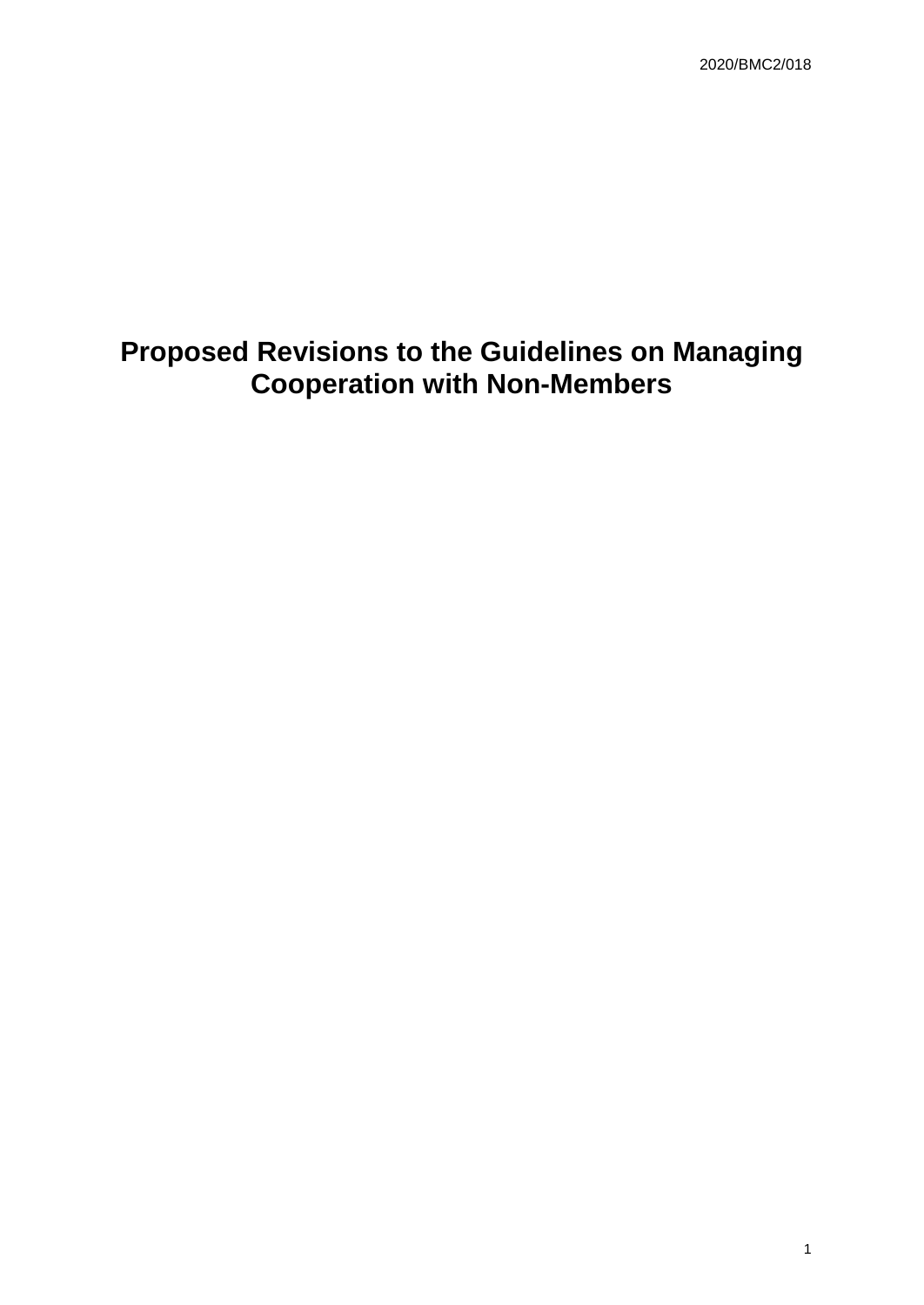# **Executive Summary**

The review of the *Updated Guidelines on Managing Cooperation with Non-Members*, which began in October 2014, received significant feedback and comments from member economies. On 8 June 2015, the APEC Secretariat submitted to Senior Official the fourth draft of the revised Guidelines for comments by 30 June 2015. With further consultation, all member economies have now expressed their agreement to this draft document.

# **Required Action / Decision Point**

Senior Officials to endorse the revised *Guidelines on Managing Cooperation with Non-Members*.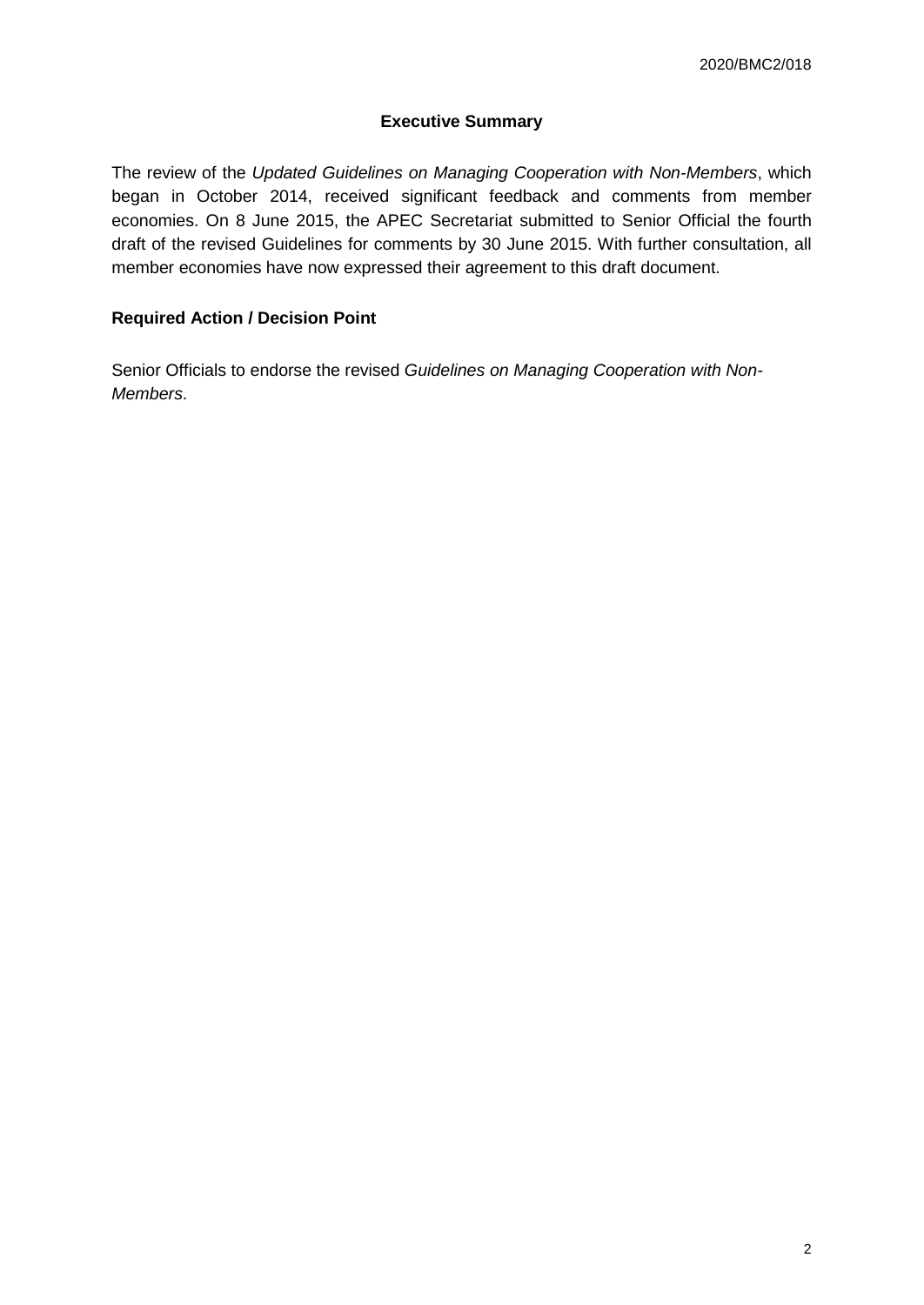#### **Guidelines on Managing Cooperation with Non-Members**

These Guidelines, approved by Senior Officials at the third Senior Officials Meeting in Cebu, the Philippines on 5 – 6 August 2015, replace the "Updated APEC Guidelines on Managing Cooperation with Non-Members" (2012/CSOM/012).

# **I- Introduction**

In 2000, Leaders noted that APEC must have an open and transparent process that draws on the talents and creativity of its people. In implementing this principle, it is also important to give due consideration to the effective use of APEC's resources, and to an appropriate balance in participation levels of APEC members and non-member entities and/or individuals.

These Guidelines set out the principles and procedures for managing cooperation between APEC and non-member entities and individuals.

APEC welcomes cooperation with non-members that can:

- Facilitate the attainment of APEC goals and the implementation of APEC initiatives through partnerships as agreed to by APEC;
- Strengthen the quality of APEC's work by drawing on relevant insight and expertise; and
- Enhance the understanding of, and support for, APEC's work through openness, transparency and APEC's interest in the perspectives of stakeholders in our communities on relevant issues.

These Guidelines shall apply to:

- Committee on Trade and Investment (CTI);
- SOM Steering Committee on Economic and Technical Cooperation (SCE);
- Economic Committee (EC);
- Budget and Management Committee (BMC);
- Working Groups (WG) and all SOM Task Forces;
- all of the subsidiary bodies of the above fora; and
- APEC Secretariat.

Non-members include the following:

- Non-APEC economies;
- Regional or international organizations or multilateral bodies;
- Business and private sector representatives that are not included as members of economy delegations; and
- Organizations, academic bodies and experts that are not included as members of economy delegations.

In APEC, non-member participants could be grouped in three categories:

- APEC Observers, namely the Association of the South East Asian Nations (ASEAN), the Pacific Economic Cooperation Council (PECC), and the Pacific Islands Forum (PIF);
- One-off/single participating Guests;
- Three-year Guests of APEC fora or subsidiary bodies of an APEC forum.

Although APEC Observers are non-members, they are granted the privilege to attend all APEC activities up to Ministerial level. Should these Observers attend, they have the equivalent access to documents and information as APEC members. Therefore, these Guidelines in practice apply only to the participation of Guests, either one-off, or for three years, in APEC's activities.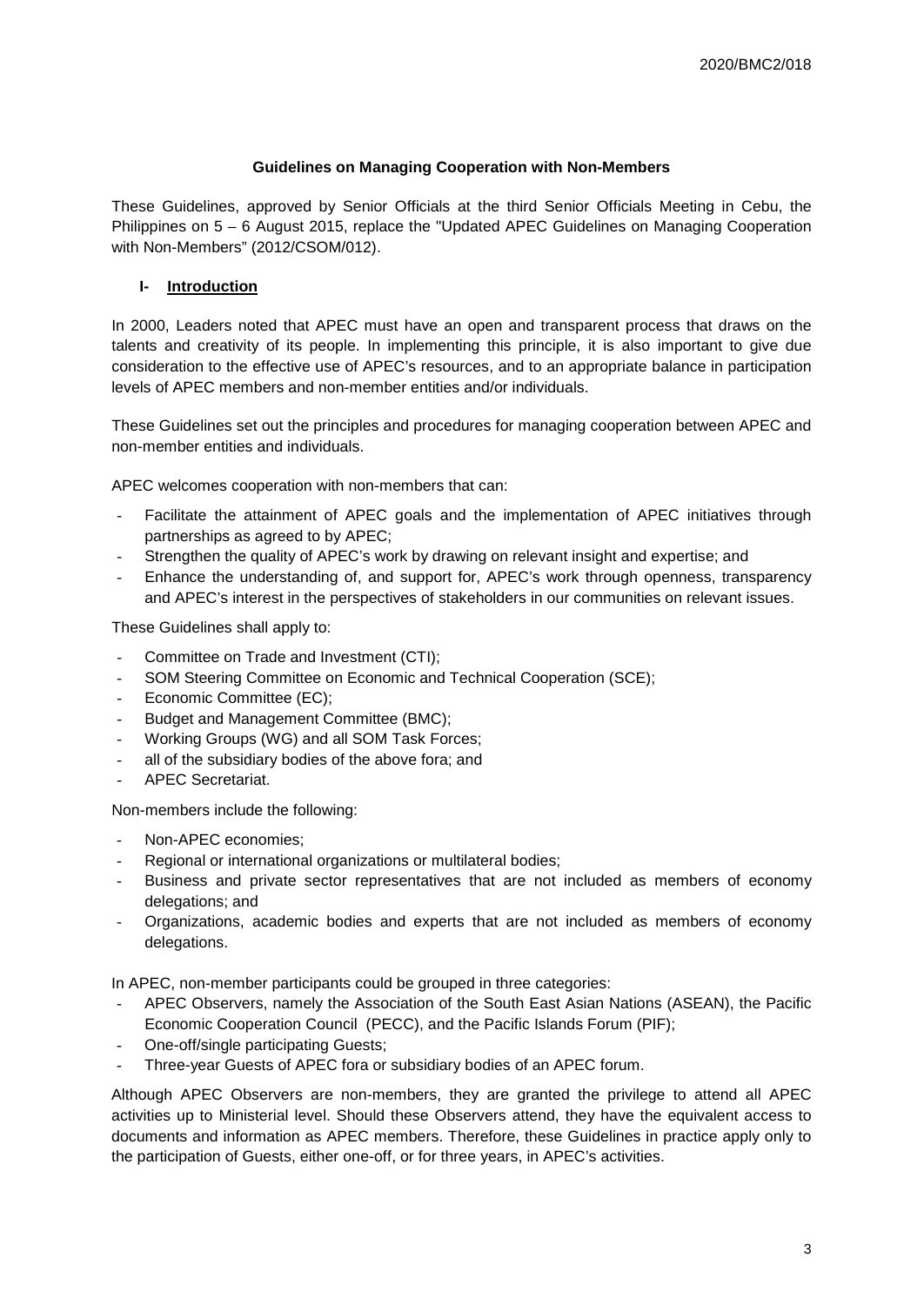**Note:** Media are not classified as participants. Their participation is regulated by the Guidelines on Hosting APEC Meetings (2014/SOM1/008) and the APEC Meetings Communications Guidelines (2014/SOM2/034).

## **Types of Cooperation with Non-Members**

Three types of cooperation with non-members are addressed in this document:

*Type A: Non-member participation in the APEC activities*. APEC activities are those events approved and conducted by APEC with participation from APEC members. Such activities include regular official Meetings, approved informal or public – private dialogues as well as project events, including workshops, seminars, symposiums, and training courses. These activities may be partially or fully funded by APEC or completely self-funded by APEC member economies, and may be organized solely by APEC or jointly with non-members in accordance with the requirements set out in these Guidelines.

*Type B: APEC outgoing participation in non-APEC activities,* which are organized by non-members as defined in the *Introduction* of these Guidelines.

*Type C: APEC's holding joint activities with non-members.* Joint activities include meetings, workshops, seminars, symposiums, training courses, and publication organized jointly under the name of APEC and the non-members that are involved.

### **II- SOM's Delegation of Authority to Fora**

Senior Officials grant the Delegation of Authority until 2023 (a three-year term basis) to APEC fora to decide on participation of non-members in APEC fora's activities. Regardless the Delegation of Authority, the final decision on cooperation with non-members lies with Senior Officials, and delegated fora can only act on behalf of Senior Officials given the valid Delegation of Authority.

Senior Officials have agreed to extend the SOM's Delegation of Authority to APEC fora to decide on the participation of non-members in APEC fora's activities (hereinafter referred to as the Delegation of Authority) as follows:

- ([1](#page-3-0)) Fora under direct SOM supervision<sup>1</sup> are delegated the authority to decide on:
	- Applications for three-year Guest status in their fora and their subsidiary bodies;
	- Applications for one-off/single participation for Guests, including non-APEC economies and intergovernmental multilateral organizations;
	- Their fora's or the subsidiary bodies' out-going participation in non-APEC activities.
- (2) Subsidiary bodies of fora under direct SOM supervision are delegated the authority to decide:
	- Application for one-off/single participation by non-APEC entities, excluding non-APEC economies and intergovernmental organizations.
	- Their fora's or the subsidiary bodies' out-going participation in non-APEC activities.

<span id="page-3-0"></span><sup>&</sup>lt;sup>1</sup> Fora under direct SOM's supervision include: CTI, SCE, EC, BMC, SOM's task forces, Working Groups under SCE.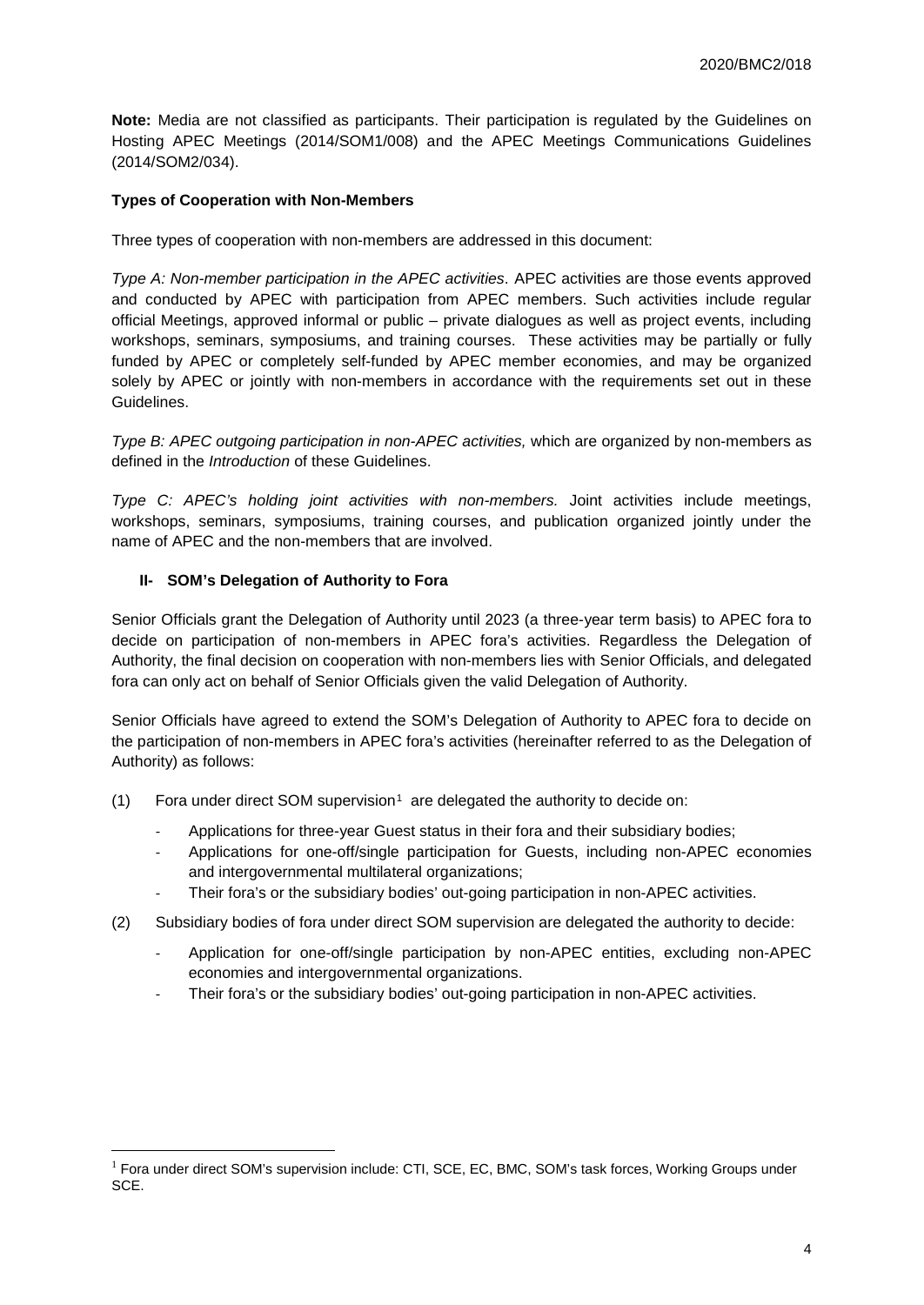| Type of cooperation between<br><b>APEC fora and Non-members</b>                                   | Fora under<br>direct SOM's<br>supervision | Subsidiary bodies of fora<br>under direct SOM's<br>supervision |
|---------------------------------------------------------------------------------------------------|-------------------------------------------|----------------------------------------------------------------|
| 3-year Guest status in APEC fora                                                                  | X                                         |                                                                |
| Single participation of non-APEC<br>economies and intergovernmental<br>multilateral organizations | X                                         |                                                                |
| Single participation of other guest types<br>(business and private sector, NGOs, etc)             | X                                         | X                                                              |
| Out-going participation in non-APEC<br>activities                                                 | X                                         | x                                                              |

### **III- Managing Non-Member Participation in the APEC Activities (Type A)**

### **1. Principles**

The following principles should be observed when considering any application from a non-member or proposed invitation to a non-member to be a guest in APEC activities:

- (1) Non-member participation in any forum should be determined by the forum concerned by consensus (see Management Procedures below).
- (2) Each application or proposed invitation should be considered on its own merits.
- (3) The principal criteria for considering non-member applications or inviting a non-member to be a guest are:
	- relevance of the guest's expertise to the issues addressed by the forum;
	- capacity to make a pertinent contribution of the work of the forum in question;
	- demonstrated interest in the APEC region and in the issues APEC addresses, and geographic location.
- (4) It must be clearly understood that participation in the forum and its activities does not imply a tacit endorsement of future membership or observer status in other APEC activities. In particular, there must be no linkage between participation in APEC fora and their activities and any future application for full membership of APEC. In other words, participation in a forum and its activities is neither necessary nor sufficient for a successful application to become an APEC member.
- (5) Approval of a forum project proposal which presumes non-member participation will not be regarded as consensus with respect to invitations to non-members. The separate procedures regarding invitation for non-member participation should be conducted.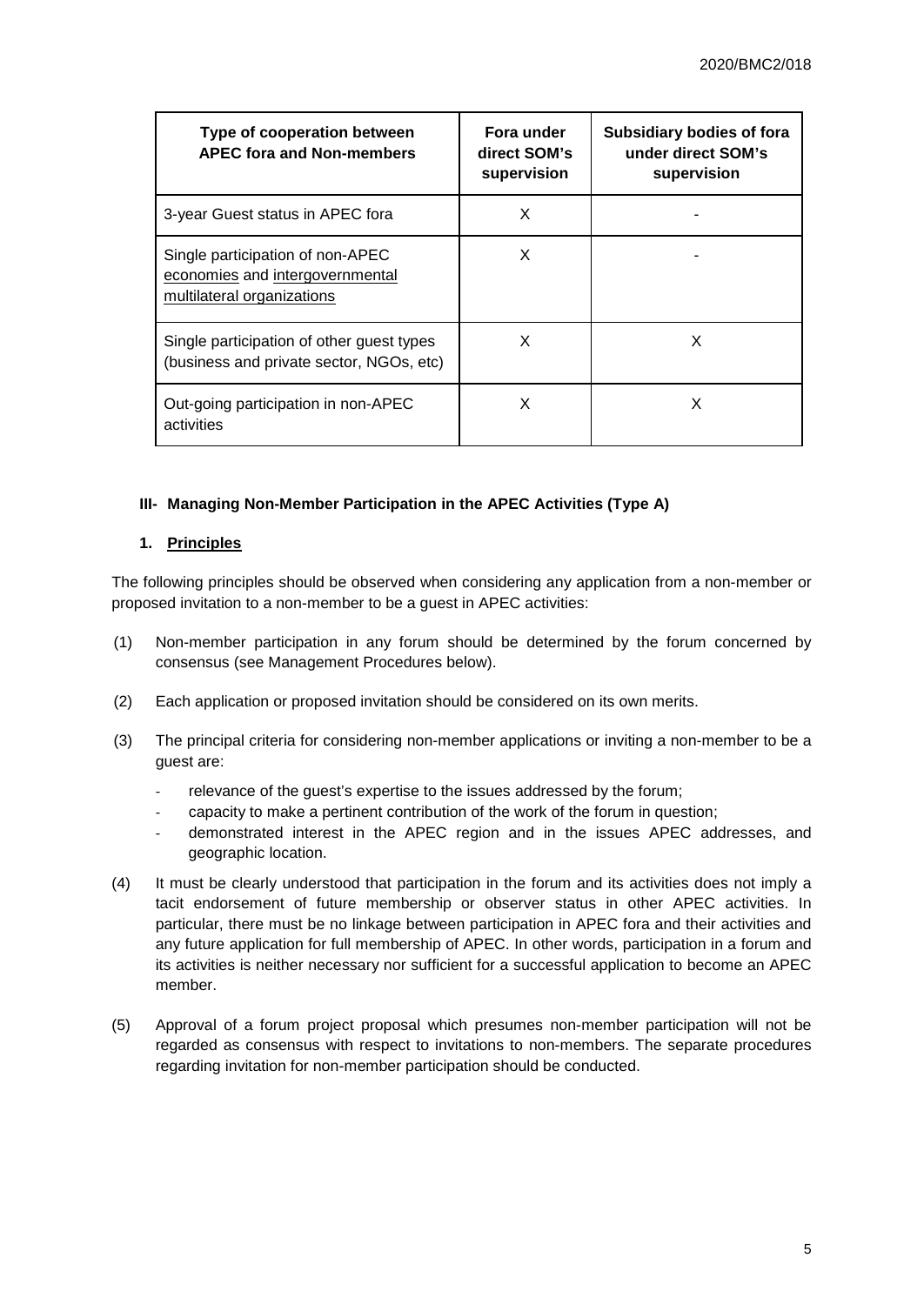## **2. Management Procedures:**

#### *2.1. Non-members' participation as Guests in APEC's SOM-level and above activities:*

- (1) Request for non-member participation in a SOM-level and above activity should be sent to the SOM Chair, with copy to the APEC Secretariat Executive Director, at least four weeks before the event's registration closes. If the request is proposed by an APEC forum, it must be endorsed by the concerned forum before the Lead Shepherd/Chair writes to the SOM Chair. The SOM Chair can exercise discretion in accepting and acting on requests received after the stated deadline.
- (2) The SOM Chair will write to seek Senior Officials' views.
- (3) Once the decision is made by Senior Officials, SOM Chair will inform, in writing, all Senior Officials, with copy to the APEC Secretariat Executive Director and the Lead Shepherd/Chair of the concerned fora where relevant. A response within fourteen days by Senior Officials is recommended.
- (4) The invitation letter will be issued and sent to the invited guests by the Organizers.

# *2.2. Non-members' participation in fora's activities*

Guests in APEC fora's activities comprise:

- Non-members that are granted three-year guest status in the relevant fora. Non-members with three-year guest status are invited to attend all non-policy-making activities of the concerned fora without the need to go through the approval process, unless otherwise decided by the fora. Guest status in an APEC forum should be granted for the calendar year in which the application is approved and the following two calendar years.
- Non-members that are granted approval to participate in a separately held APEC event, including joint activities with other organizations, or specific discussion of a forum meeting agenda item. Approval for such participation request will be valid only for the duration of the separately held event of fora meeting.

### *2.2.1. Approval of three-year guest status in APEC fora:*

- (1) Request for three-year guest status in an APEC forum should be sent to the APEC Secretariat Executive Director in writing.
- (2) The APEC Secretariat Executive Director will write to inform the Lead Shepherd/Chair of the applicable forum, with copy to Senior Officials and the Chair of the parent forum (where relevant), to allow the Lead Shepherd/Chair to seek the views of the members of the relevant forum.
- (3) The Lead Shepherd/Chair will inform and seek views of the forum members. When informing the forum members, the Lead Shepherd/Chair might offer views on whether or not the applicant or proposed invitee meets the principles set out in these Guidelines. If the Lead Shepherd/Chair is not available (due to transition or other reasons), the APEC Secretariat will coordinate with the member economies of the forum concerned to carry out the

necessary procedures.

(4) APEC fora under SOM's direct supervision can by consensus decide on requests for three-year guess status in the applicable fora.

Subsidiary bodies of a forum under SOM's direct supervision will need to seek the latter's (the forum's) approval once a positive agreement is reached within the concerned subsidiary bodies.

(5) When a decision has been reached in the applicable forum, and its supervising forum where relevant, the Lead Shepherd/Chair of the applicable forum will write to the APEC Secretariat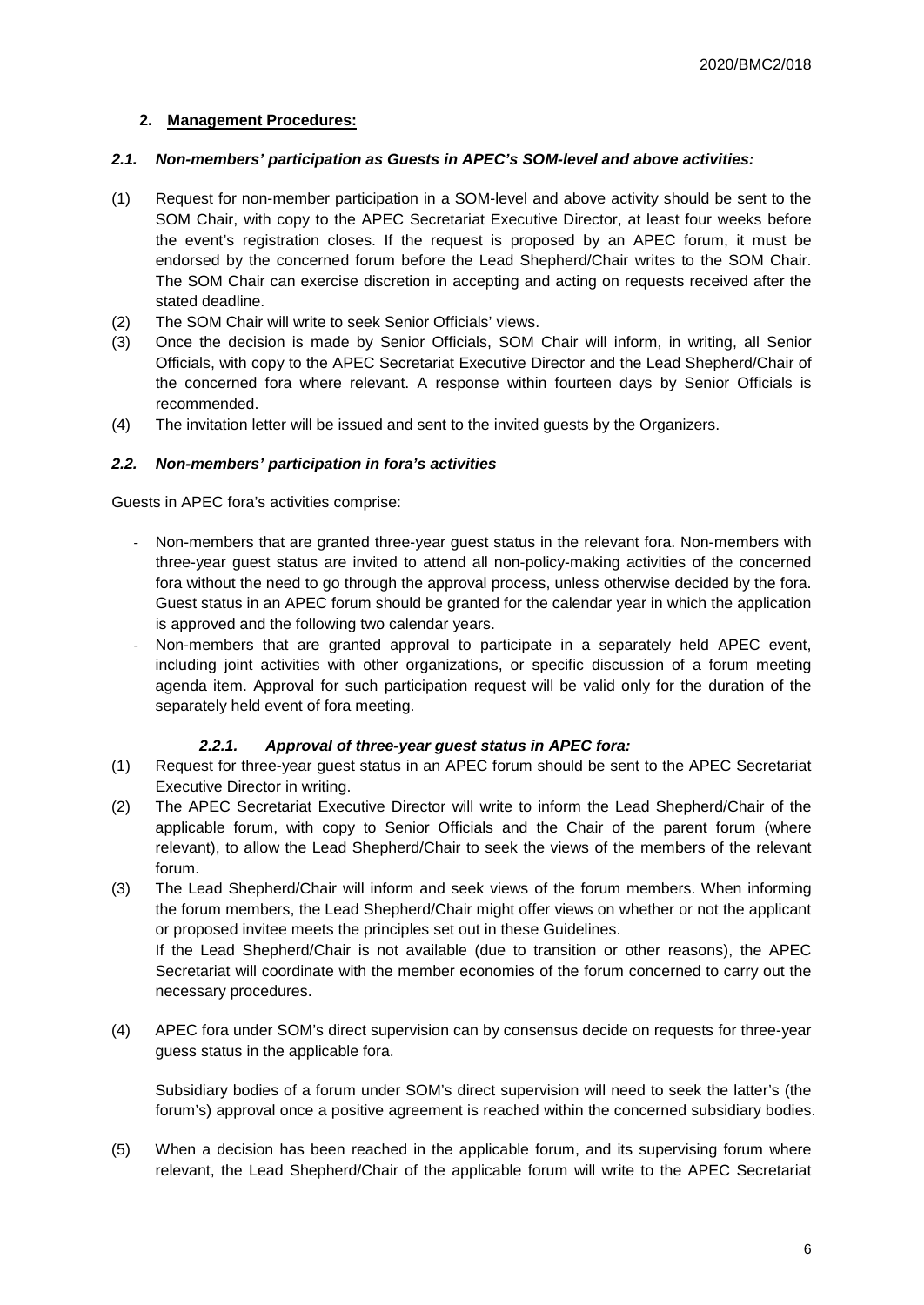Executive Director to communicate the result. A fourteen-day time limit for response by the forum to the Secretariat is recommended. In accordance with APEC practice, no response after the deadline for response will mean assent.

Prior to the decision, any inquiries about the result should be responded by the Secretariat, the Lead Shepherd/Chair or any member economy with a standard formulation: "When a decision is made, we will inform you".

- (6) The APEC Secretariat Executive Director will write to the applicants, copying Senior Officials and Lead Shepherd/Chair of the concerned fora, to inform the result. In the case of a positive decision, the Secretariat will forward to the Guest a copy of the "Terms of Participation of Approved Guests" (Annex A).
- (7) To renew a guest status, the same procedures as a new application is applicable.
- (8) Fora may establish their own set of specifications to guide them in the technical evaluation of applications by non-members or proposed invitations to non-members. These criteria, however, will have to be consistent with the "Guidelines on Managing Cooperation with Non-Members".

### *2.2.2. Approval of non-members' single participation in APEC activities*

Guests' single participation in a separately held APEC event, including joint activities with other organizations, can be approved by consensus by the relevant fora in accordance with the aforementioned Delegation of Authority. Approval of participation will be valid only for the duration of the applied activity.

(1) Request for Guest's participation in a forum's activity should be sent to the APEC Secretariat (Program Director) at least fourteen days before the event. The Secretariat will convey the request to the forum Lead Shepherd/Chair.

If the requests are received after the stated deadline, the Lead Shepherd/Chair can exercise discretion in accepting and processing on the request.

- (2) The Lead Shepherd/Chair, or the APEC Secretariat if authorized by the forum, will write to seek forum member's views.
	- Fora under SOM's direct supervision are delegated to decide on all cases of Guest's single participation.
	- Subsidiary bodies of a forum under SOM's direct supervision are delegated to decide on cases of Guest's single participation except for non-APEC economies or intergovernmental organizations. For these cases, after the applicable subsidiary bodies reach a positive consensus, the Chair, or the Secretariat (Program Directors) if authorized, will write to seek the parent forum's final approval.
- (3) When the consensus is made, the Lead Shepherd/Chair will inform all forum members and the APEC Secretariat (Program Director).
- (4) In the case of a decision to approve participation, the activity organizer will issue the invitation letter. APEC Secretariat will provide the Organizer with the "Terms of Participation of Approved Guests" (Annex A), to be sent with the invitation to guests.

**Note:** When one or more guests are taking part in fora meetings, the Chair may consider convening preparatory discussions, without the participation of the guest(s), to agree on (a) possible topics on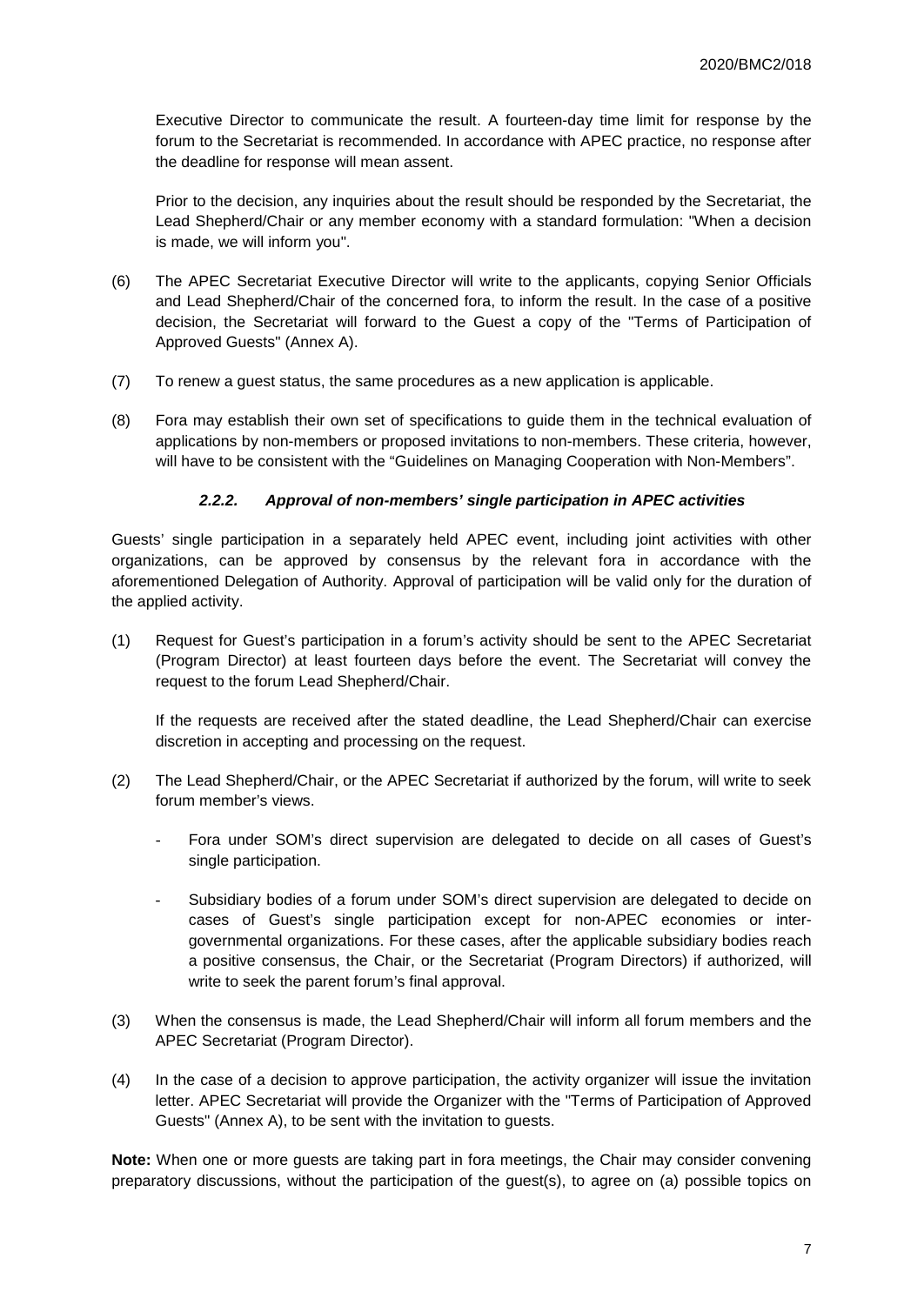which the guest(s) may be invited to address, (b) the meeting session the guests could attend and (c) the type of information or documentation to be made available to the guest(s). This may be done intersessionally.

# **IV- Managing APEC Outgoing Participation in Non-APEC Activities (Type B) and Co-Hosting Joint Activities with Non-Members (Type C):**

# **1. Principles:**

The following principles should be observed when considering APEC fora's participation in non-APEC events and co-organization of joint activities with non-members:

- (1) SOM Chair, representatives from SOM Chair's Office, and the APEC Secretariat Executive Director are allowed discretion to represent APEC in non-APEC activities.
- (2) With SOM's delegation of authority, APEC fora's outgoing participation in non-APEC events will be considered by the concerned fora based on the consensus basis. Senior Officials will be informed of the proposed out-going participation to oversee and make the final decision where necessary.
- (3) If the Lead Shepherd/Chair or any other person of APEC fora is approved to represent APEC, they will attend in the capacity of the APEC forum's representative, rather than that of his/her economy, in the non-APEC activities.
	- Expenses incurred by APEC fora's outgoing participation in non-APEC activities should be borne by the sending member economy or the activities' sponsors;
	- The approved participant representing APEC can submit a presentation or report and join the discussion under the relevant agenda item of non-APEC activities;
	- The approved participant must follow the Terms of Outgoing Participation for APEC fora's Representative (Annex B) and must report the outcomes of the activities which he/she attended to his/her forum, with copy to APEC Secretariat.
- (4) If the joint activity is an APEC funded project, expenses incurred by the APEC delegate's participation may be funded by APEC in accordance with the requirements set out in the *Guidebook on APEC Projects*.

### **2. Management Procedures**

### *2.1. APEC's outgoing participation in non-APEC activities*

- (1) The APEC Secretariat serves as the contact point for APEC's outgoing participation in non-APEC activities. Such request should be informed in writing to the Secretariat well in advance of the event. The Secretariat will convey the request to the SOM Chair or to the Lead Shepherd/Chair of relevant fora copying Senior Officials, as appropriate, for consideration.
- (2) For high-level (Senior Official or above) attendance requests, SOM Chair will write to Senior Officials, copying the Secretariat Executive Director, in order to seek SOM's approval.
- (3) If the SOM Chair or representatives from SOM Chair's office are invited, they are allowed discretion to represent APEC.
- (4) When the APEC Secretariat receives an invitation to attend a non-APEC event, the Executive Director can, at his/her discretion allowed by SOM, decide to represent APEC. The Executive Director may assign APEC Secretariat staff to attend the activity on his/her behalf.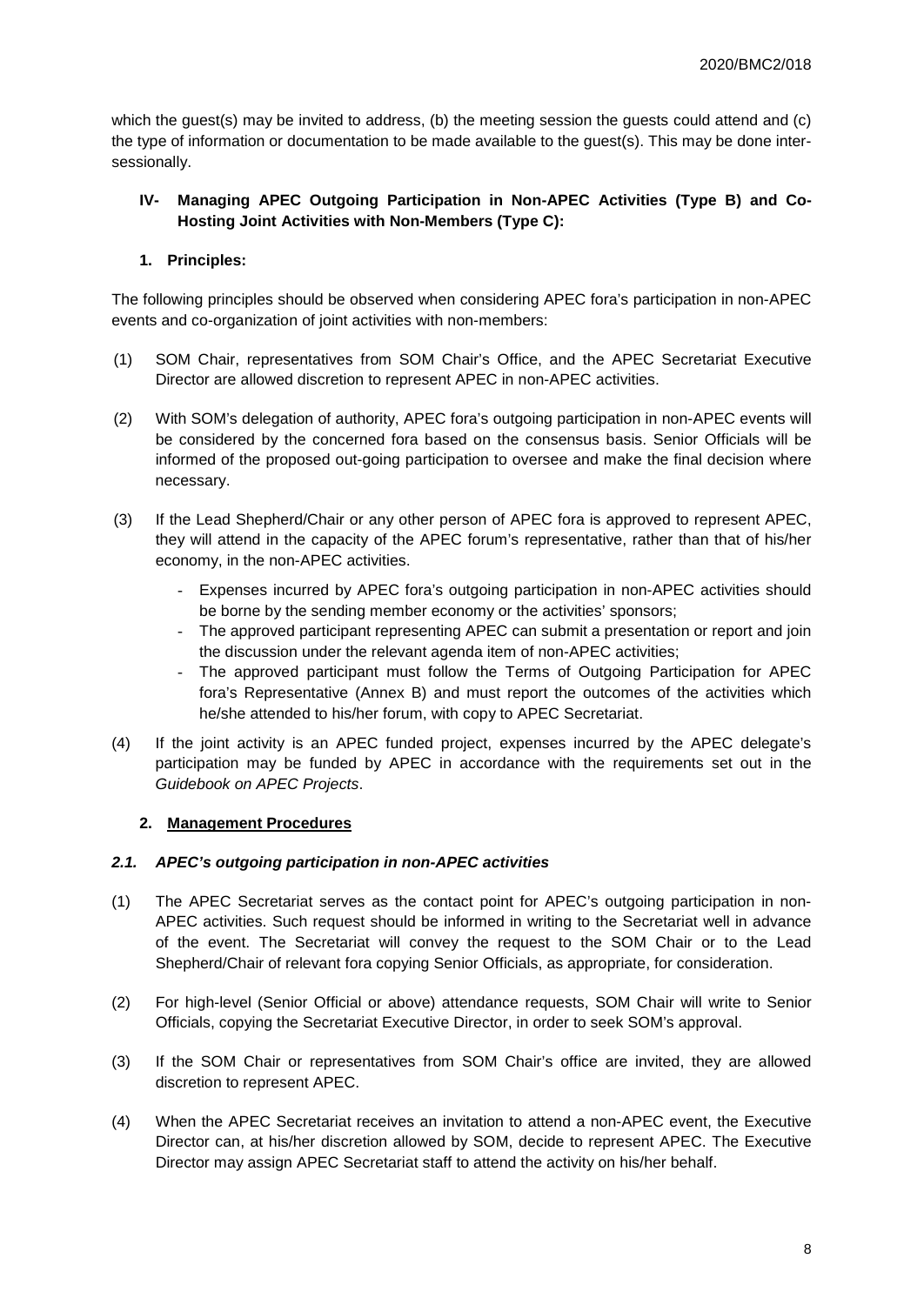- (5) When an APEC forum proposes or is invited to attend a non-APEC event, the following procedure should apply:
	- The APEC Secretariat will convey the request to Senior Officials for their attention, and to the forum Lead Shepherd/Chair for consultation with forum members.
	- Given the SOM's delegation of authority, the fora can approve the invitation by consensus. However, Senior Officials will make the final decision if otherwise necessary. It is recommended that Senior Officials make the final decision within a fourteen-day timeline.
	- If a positive decision is made by the relevant forum, the Lead Shepherd/Chair will write to inform the forum's members and the Secretariat.
	- The Secretariat will inform Senior Officials of the forum's consensus.
- (6) The approved participants must follow the Terms of Outgoing Participation for APEC fora's Representatives (Annex B) and must report the outcomes of the attended activities to his/her fora, with copy to the Secretariat.

#### *2.2. APEC's co-organizing joint activities with non-members*

The APEC Secretariat serves as the contact point to seek Senior Officials' approval on holding joint activities with non-members.

(1) The APEC Secretariat Executive Director will convey the request to co-host a joint activity with non-members to the Lead Shepherd/Chair of the relevant fora for consultation with their members.

If a forum proposes a joint activities with non-members, the Lead Shepherd/Chair will first ensure all forum members agree.

- (2) The Lead Shepherd/Chair will write to the APEC Secretariat Executive Director to inform the forum's consensus.
	- a) If the forum reaches a positive decision:
		- The Lead Shepherd/Chair will request the APEC Secretariat Executive Director to seek Senior Officials' approval.
		- The APEC Secretariat Executive Director will write to SOM Chair to seek Senior Officials' views.
	- b) If it is a negative decision, the APEC Secretariat Executive Director will write to inform the non-APEC partner.
	- (3) Once Senior Officials have reached an agreement, SOM Chair will write to inform the APEC Secretariat Executive Director who will then inform the relevant forum's Lead Shepherd/Chair.

\_\_\_\_\_\_\_\_\_\_\_\_\_\_\_\_\_\_\_\_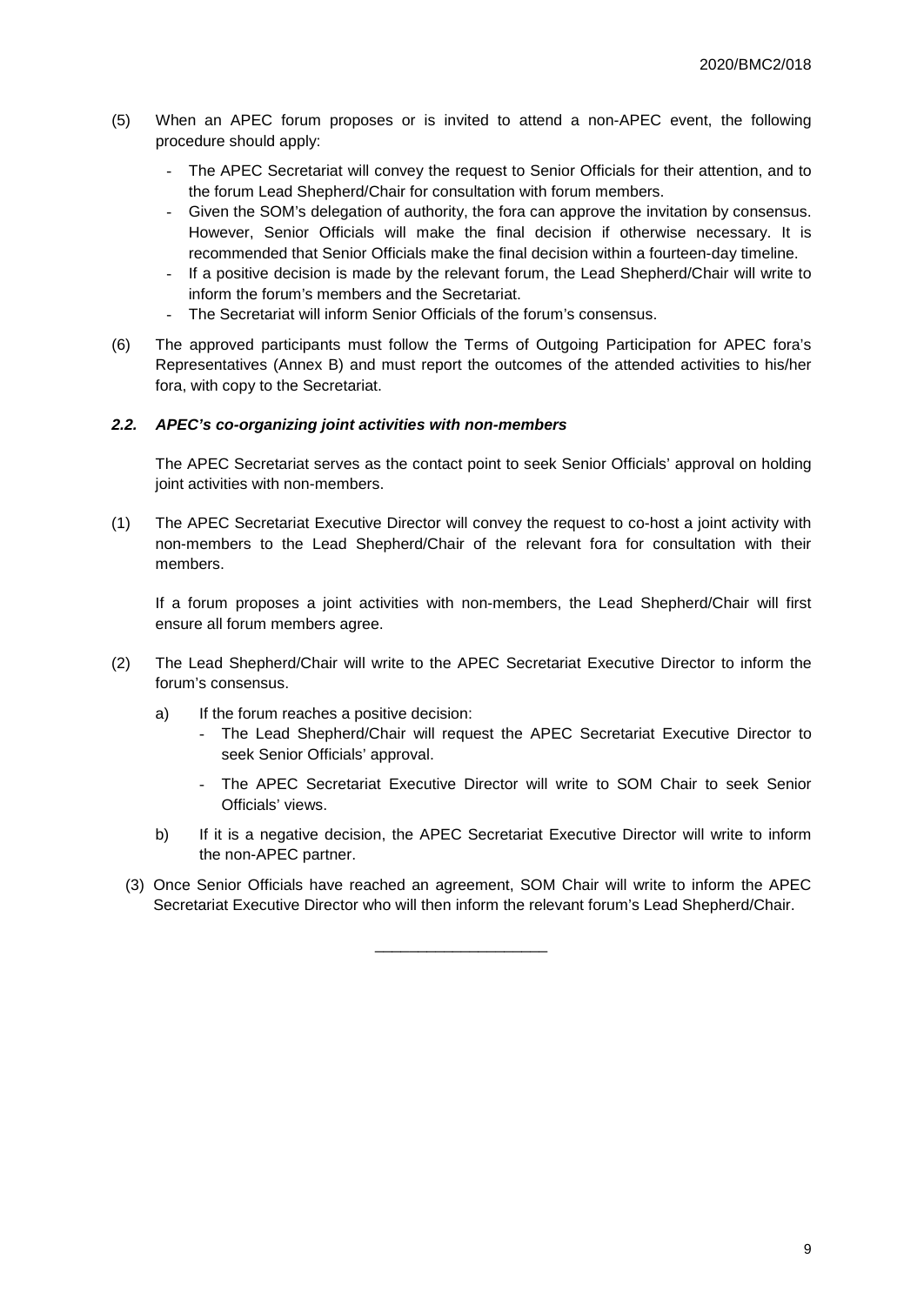## **Annex A**

#### **Terms of Participation of Approved Guests**

The following terms outline the rights of participation by approved guests in APEC fora meetings or separately held events, the supporting role of the Chair/Lead Shepherd in controlling approved guest participation in such meetings and separately held events, and ensuring that the fora conform to all relevant APEC procedures and requirements:

- 1. Guests should strictly follow APEC rules, Guidelines and practices during their attendance in APEC meetings and events;
- 2. Guests may be invited/allowed by the Chair/Lead Shepherd to address its forum meeting or separately held event on an agreed topic where the guests' expertise is relevant to the agenda item under consideration. While the guests' views may be taken into account by the forum, the guests cannot take part in the decision-making process;
- 3. Guests may be invited by the Chair/Lead Shepherd to respond to questions that arise in a forum meeting or a separately held event;
- 4. Guests, with the agreement of the Chair/Lead Shepherd, may be permitted to circulate documents for information on relevant subjects during APEC fora meetings or separately held event(s);
- 5. Guests should respect the confidentiality of meetings and if appropriate, of separately held event(s), and any meeting documents received;
- 6. Guests and Observers should be invited to leave the meeting room when the issue of nonmember participation is discussed; and
- 7. The Chair/Lead Shepherd may also convene closed sessions of fora meetings excluding Observers and guests.